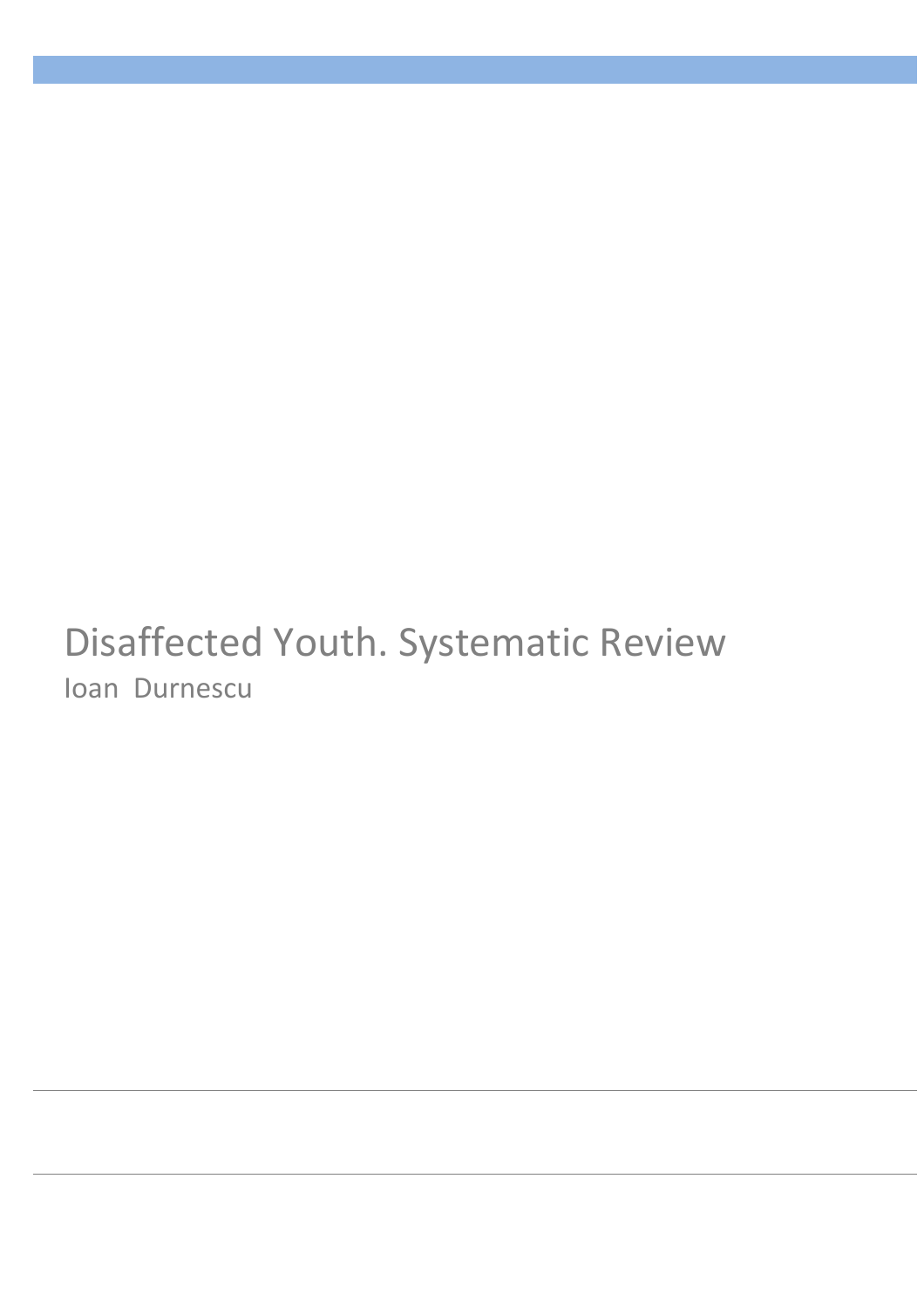# **Table of Contents**

| 21 |
|----|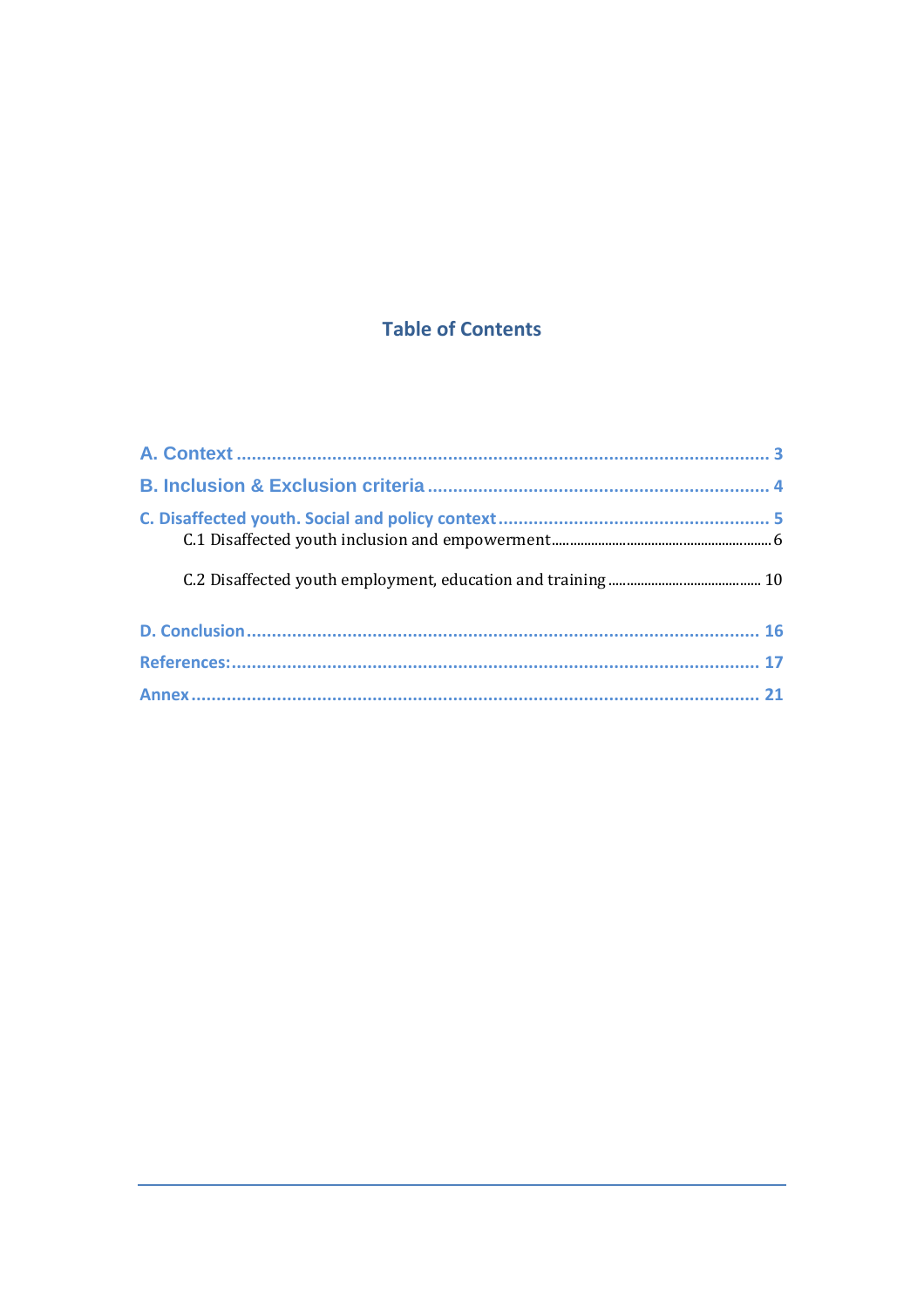## **Active Inclusion Learning Network Systematic Review**

## **Disaffected Youth**

## **A. Context**

This systematic review is a part of a wider project dedicated to the active inclusion of vulnerable groups. The project is implemented by the Active Inclusion Learning Network which is an European Social Fund transnational network involving countries such as: Belgium, Germany, Greece, Italy, Lithuania, Sweden and the United Kingdom. The management of the network is ensured by the National Offender Management Service (UK). The aim of the Active Inclusion Learning Network is to support individuals in vulnerable groups, including Troubled Families, Disaffected Youth, and those who are Marginalised in Community to (re-)engage with the labour market.

The purpose of this systematic review is to inform and support the selection of best practices across Europe in the field of employability and employment of vulnerable groups. In practical terms, this review will provide 'hard' evidence on what works in this area, thus guiding the selection and analysis of the best practices. In the process of selecting and analysing the best practices, the network also uses a pan-European survey, interviews (using appreciative inquiry approach) and peer review platforms.

As detailed by the project partners, the particular vulnerable groups that are in the focus of this systematic review are:

### **1. Disaffected Youth:**

- **Disaffected youth inclusion and empowerment**
- **Disaffected youth employment, education and training**
- 2. Marginalized in community
	- Homelessness
	- Drug and alcohol abuse
	- Offenders / Ex-offenders
	- Mental health, physical and learning disabilities

### 3. Troubled families

Offenders' families Multigenerational unemployment/Long term unemployment Anti-social behaviour Educational problems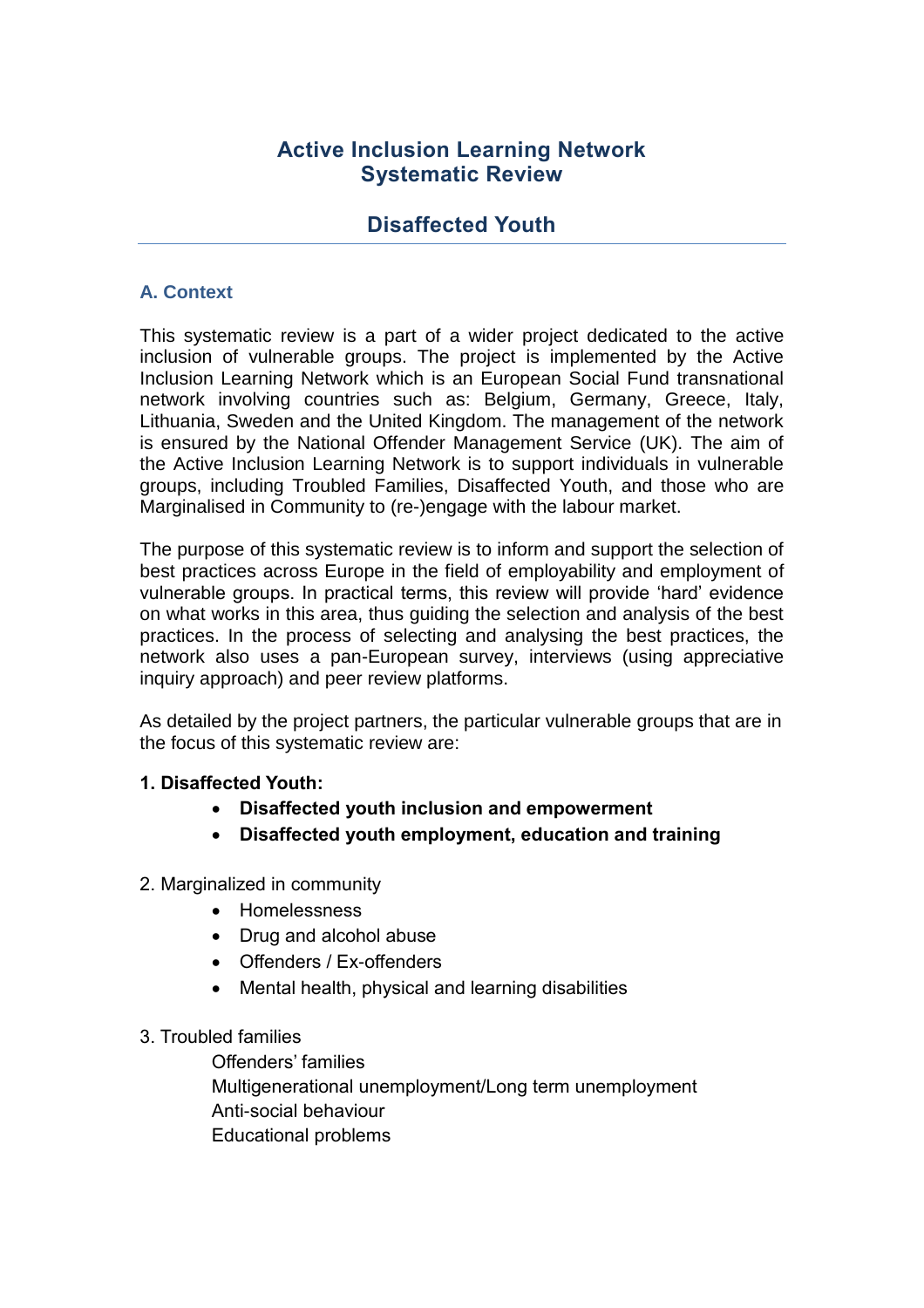This systematic review was conducted by the research partner – European Strategies Consulting – a Romanian research company - in consultation with the other partners involved in the Network. The present document will detail only the review conducted on the Disaffected Youth.

## **B. Inclusion & Exclusion criteria**

The following inclusion criteria were used for the selection of the relevant papers for this review:

- 1. papers produced and published in EU countries within the last 5 years (2009-2013). When necessary, papers published prior to this year, or in other areas (including the US), have been taken into consideration.
- 2. papers published in peer reviewed scientific journals have been given priority. For topics where peer-review papers were not available, unpublished reports or other 'grey literature' were accepted.
- 3. to look at the employability or/and employment for the mentioned disadvantaged groups.
- 4. to present results or impact on employability or employment of the mentioned disadvantaged groups. Papers describing reflections or critical comments regarding different initiatives were included but were not given priority.
- 5. to be in English but also in some other EU languages. If one report was available in many languages, the English version was preferred.

Reports based on evaluations conducted by the project/program staff were only taken into consideration when independent evaluations were not available for that particular group of vulnerable people.

Two large electronic databases were investigated – SAGE and Taylor and Francis – using different combinations between keywords like: 'employment', 'empowerment', 'disaffected youth', 'education' and 'after 2009'. At the end of this exercise 20 studied were identified as corresponding to the inclusion criteria.

Apart from the papers identified in the electronic databases, members of the learning networks suggested also websites and reports that were also included in this review. For more details about the review procedure, please see Annex.

**Since this review is still work in progress, we would welcome any suggestions and literature on the topics discussed here. At the end of the each section a note has been included to inform the readers to what extent more literature is needed.**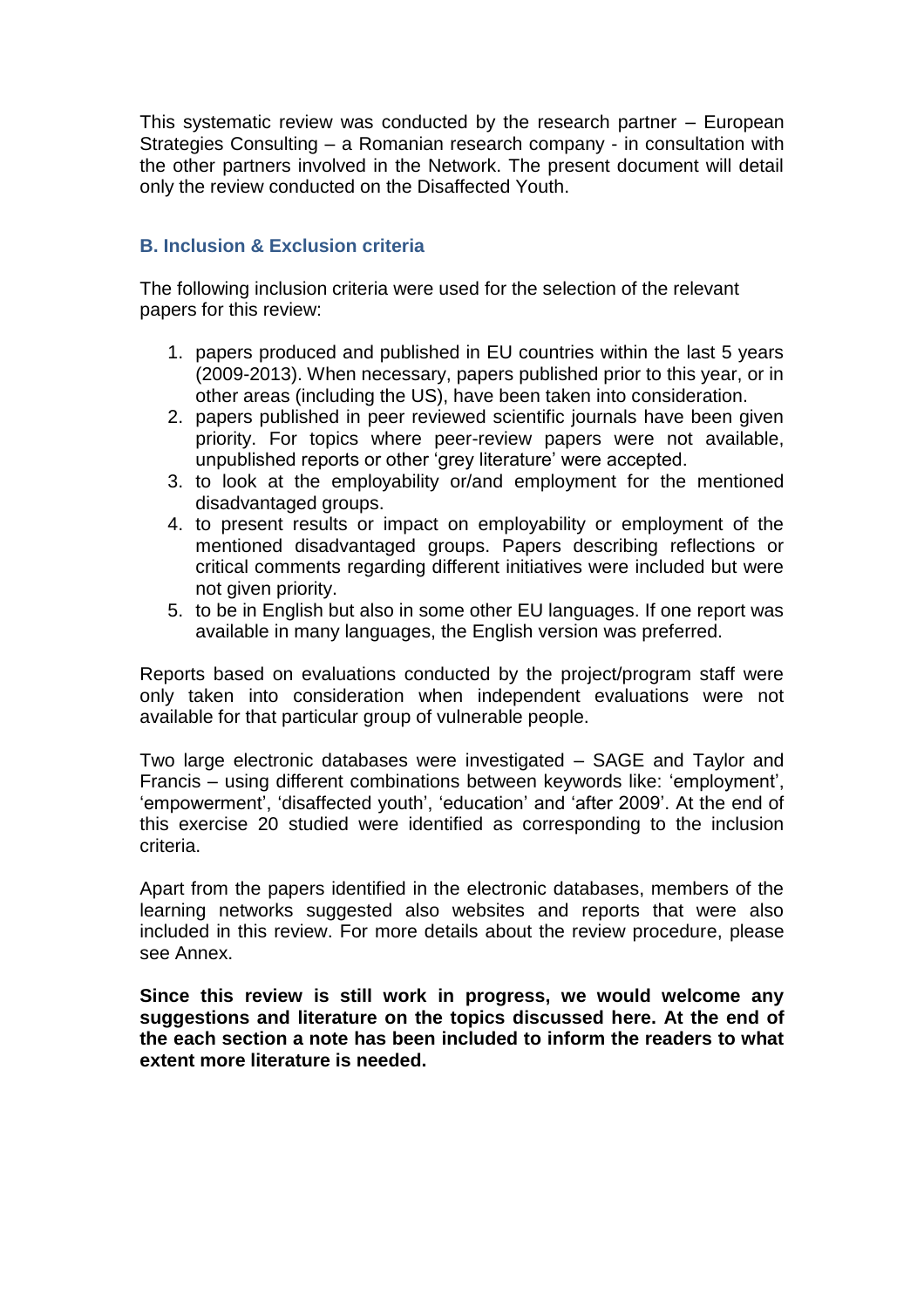# **C. Disaffected youth. Social and policy context**

The term 'disaffected youth' offers in the same time an explanation of the problem and a description of it. 'Disaffected' means disconnection from the mainstream social values and an alienation from the set of moral values that prescribe a desirable behaviour $^1$ .

Indeed, in the context of the economic downturn, migration, changes in the structure of the labour market and other social and economic factors, youth unemployment rates are dramatically high in Europe. What is worrying is not only its annual value but the trend. For instance, in 2011 around 5.5 million young people were unemployed in EU countries, which means a rate of about 21.4%. In 2012, the youth unemployment rate was already 22% and rising due to the economic recession (Howley et al., 2013).

At the European level, the European Commission adopted the EU Youth Strategy that promotes a dialog between youth and policy makers in order to increase citizenship, foster social integration and ensure social inclusion. For 2010-2018, the Strategy has two overall objectives:

- to provide more equal opportunities for young people in education and work,

to encourage young people to actively participate in society.

The Strategy covers eight fields of action:

- education and training
- employment and entrepreneurship
- health and well being
- participation
- voluntary activities
- social inclusion
- youth and the world
- creativity and culture

- In the area of education and training, the Strategy targets the current skills mismatch and the transition from education to employment. These objectives will be achieved through:

- equal access to high quality education and training
- develop youth work and other forms of non-formal learning opportunities
- links between formal and non-formal education
- improving transition between education and training and the job market
- reducing early school leaving

 $\overline{a}$ 

<sup>1</sup> Definition available at:

<http://understandingsociety.blogspot.ro/2009/02/disaffected-youth.html>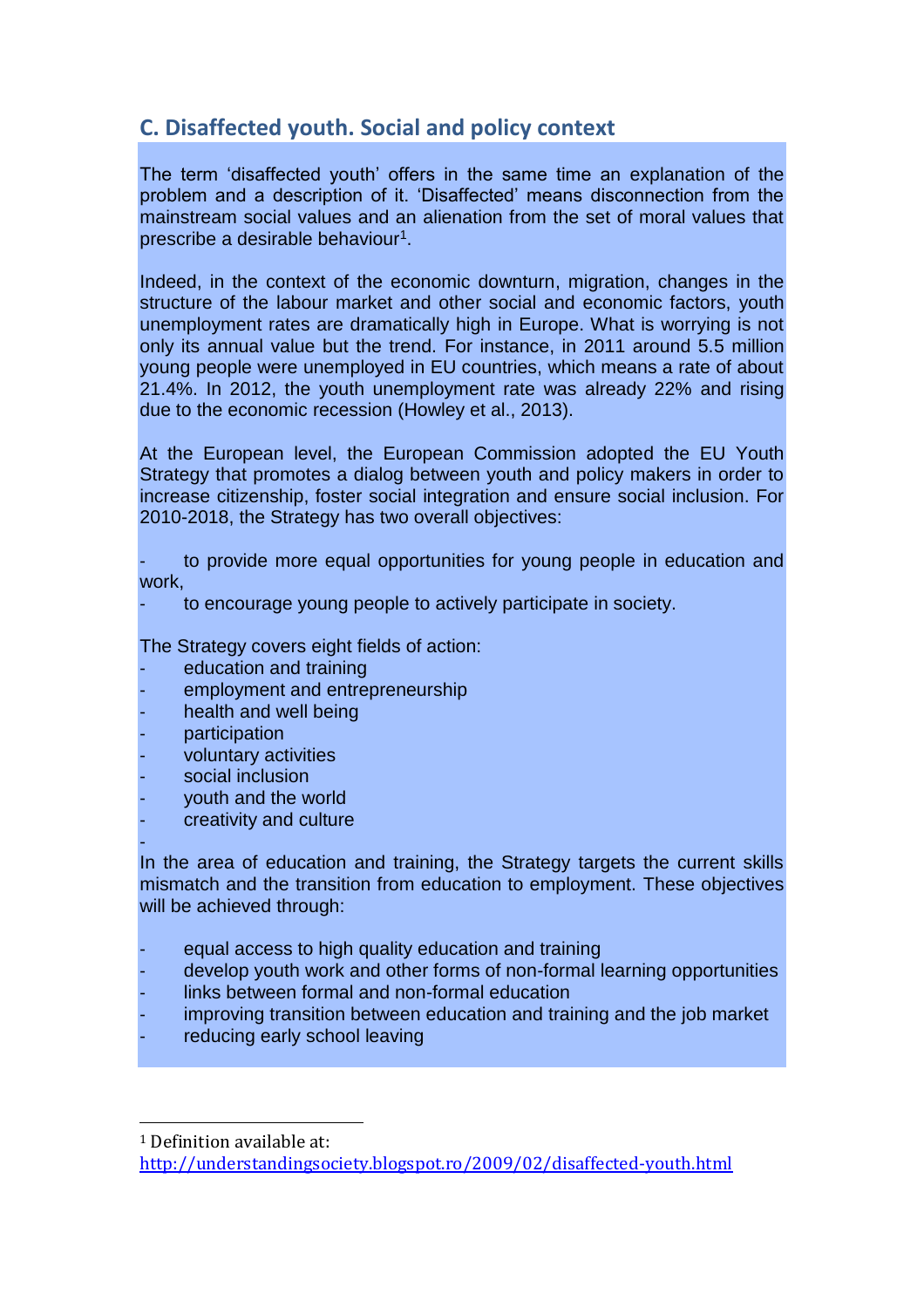In the area of employment and entrepreneurship the EU and its members will act to:

- integrate concerns of the young people into employment strategies
- invest in providing skills employers are looking for
- develop career quidance and counselling services
- promote opportunities for youth to work and train abroad
- promote quality internships / apprenticeship
- improve childcare and shared parental responsibly
- encourage entrepreneurship in young people.

One of the EU initiatives that promote concrete steps towards reducing the youth unemployment is the Youth Opportunities Initiative. This initiative includes pilot actions on a Youth Guarantee and 'Your First EURES' job scheme. The Youth Guarantee ensures that all young people up to the age of 25 get a good quality, concrete offer within 4 months of them leaving the formal education or becoming unemployed. The offer should be for a job, apprenticeship, traineeship or continued education.

'Your First EURES' Job is a mobility scheme to help young Europeans find work in other EU countries. The scheme target young people between 18to 30 years old.

Other initiatives encourage access of youth to good quality training or apprenticeship.

### **C.1 Disaffected youth inclusion and empowerment**

The concept of 'empowerment' is a rather broad one and can be defined depending on the concrete context. As a concept, empowerment has a long career: it was used in the 18<sup>th</sup> century in the field of medicine; it was used in the civil rights movement in the US in the 1960s; it was also used in the women's movement and so on (European Learning Network on Empowerment and Inclusion, 2010). According to Tengqvist and Milling (2006) the marginalised groups are often in the situation of not being able to affect their life or the surrounding society. Due to this experience, these groups tend to internalise experiences of being given low value. The key elements of empowerment are therefore the nature of power, its use and consequences and unjust society.

Empowerment is an important approach that involves strengthening marginalized groups in order for them to become change agents in a more inclusive society. All these elements are well summarised in the Gutierrez (1990) definition of empowerment:

*'a process of increasing interpersonal or political power so that individuals can take action to improve their life situation' (149)*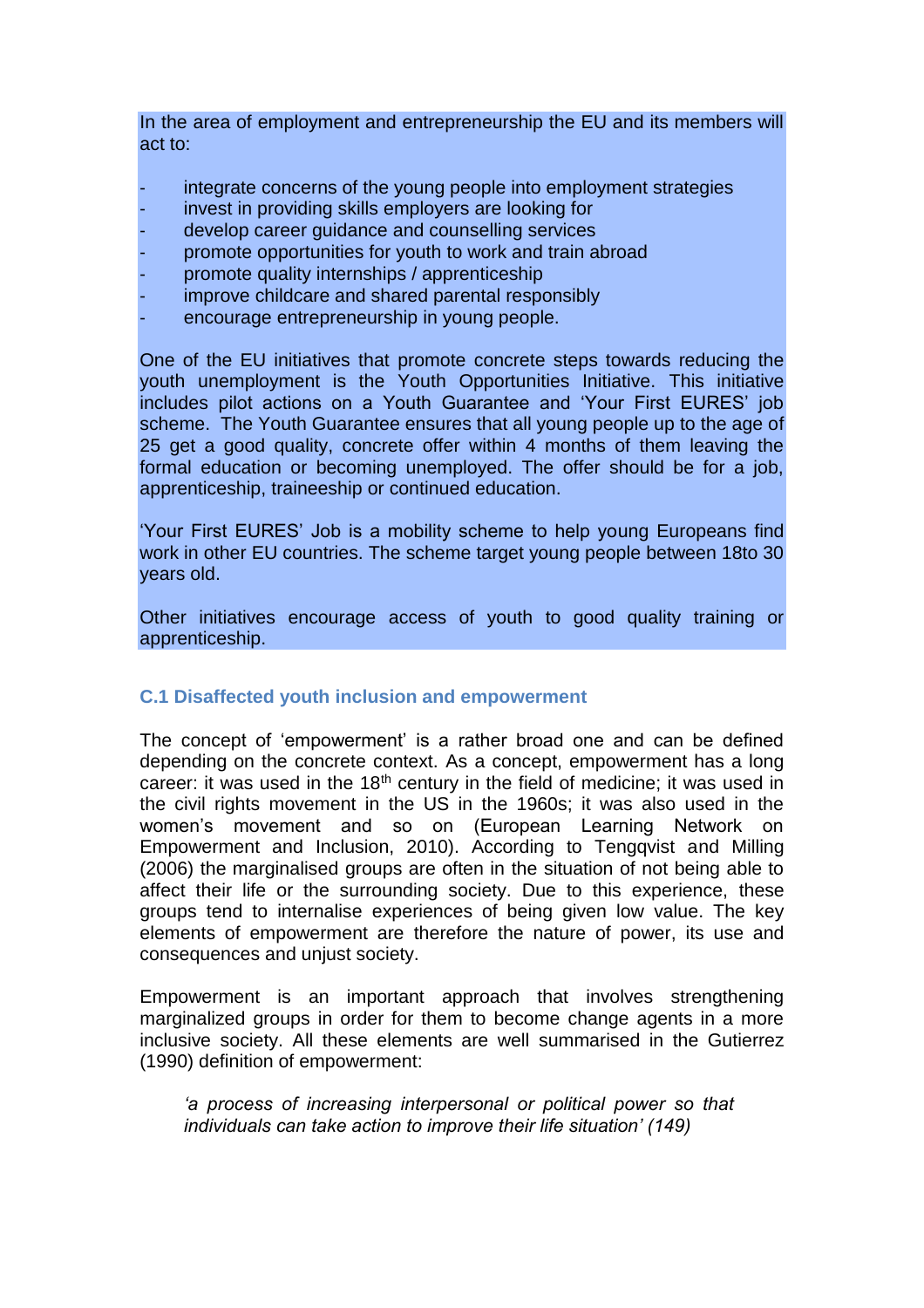One of the most well known EU programmes that dealt with empowerment is EQUAL Community Initiative, financed by the European Social Fund within the 2000-2006 programming period. One of the five pillars of the program was 'increasing employability' among disadvantaged groups. Under this pillar, two main field of actions were identified: facilitating access and return to the labour market for those who have difficulty of being integrated or reintegrated; and combating racism and xenophobia in relation to the labour market. Regarding the empowerment one of the conclusions of EQUAL was that it takes time for it to embed into the public policy and private practice and those who are expected to foster and support it themselves need help and guidance. However, EQUAL appears to have provided experiences of empowerment to small organizations and NGOs, many of them acting as representatives of target group (client's voice). At the micro level, the experience of empowerment can be measured as a direct involvement of the target groups in the decision-making process. EQUAL experts emphasised that an effective empowerment means not only involving the target groups into decision making but involving all partners in all phases and activities, including definition, management, implementation, adjustment and monitoring the projects.

In order for the empowerment principles to be incorporated at the institutional level, EQUAL experts suggested:

- the spread of good practices
- the application of systems for involving beneficiaries through discussion or problems, objectives and actions,
- the integration of target groups in the Thematic Networks<sup>2</sup>.

At the national level, research had been conducted in some countries to look at how youth are encouraged to participate into the political or civic life. Villano and Bertocchi (2014) ran a content analysis of the European and national legislation and programs to see how Italy promotes young people's participation. They also conducted six in-depth interviews with Italian politicians and non-governmental representatives. The conclusion was that there are some structural difficulties for the young people to engage in political and civic activities. There is also a gap between the political discourse and an effective investment, which would recognise young people as a real resource. The situation is even worse for young immigrants.

Research at the individual level, emphasises how youth participation is a complex phenomenon placed at the intersection of aspirations, opportunities, attitudes, values, dispositions and so on. One of these studies, conducted by Simmons et al. (2013) in the North of England, based on the ethnographic design, demonstrates that even when young people are not in education, training or employment (NEET) they are actively searching for jobs they may

 $\overline{a}$ 

<sup>2</sup> EQUAL Report available at:

[http://ec.europa.eu/employment\\_social/equal\\_consolidated/data/document/Lessons%20from](http://ec.europa.eu/employment_social/equal_consolidated/data/document/Lessons%20from%20Evaluation%20conference%202005.pdf) [%20Evaluation%20conference%202005.pdf](http://ec.europa.eu/employment_social/equal_consolidated/data/document/Lessons%20from%20Evaluation%20conference%202005.pdf)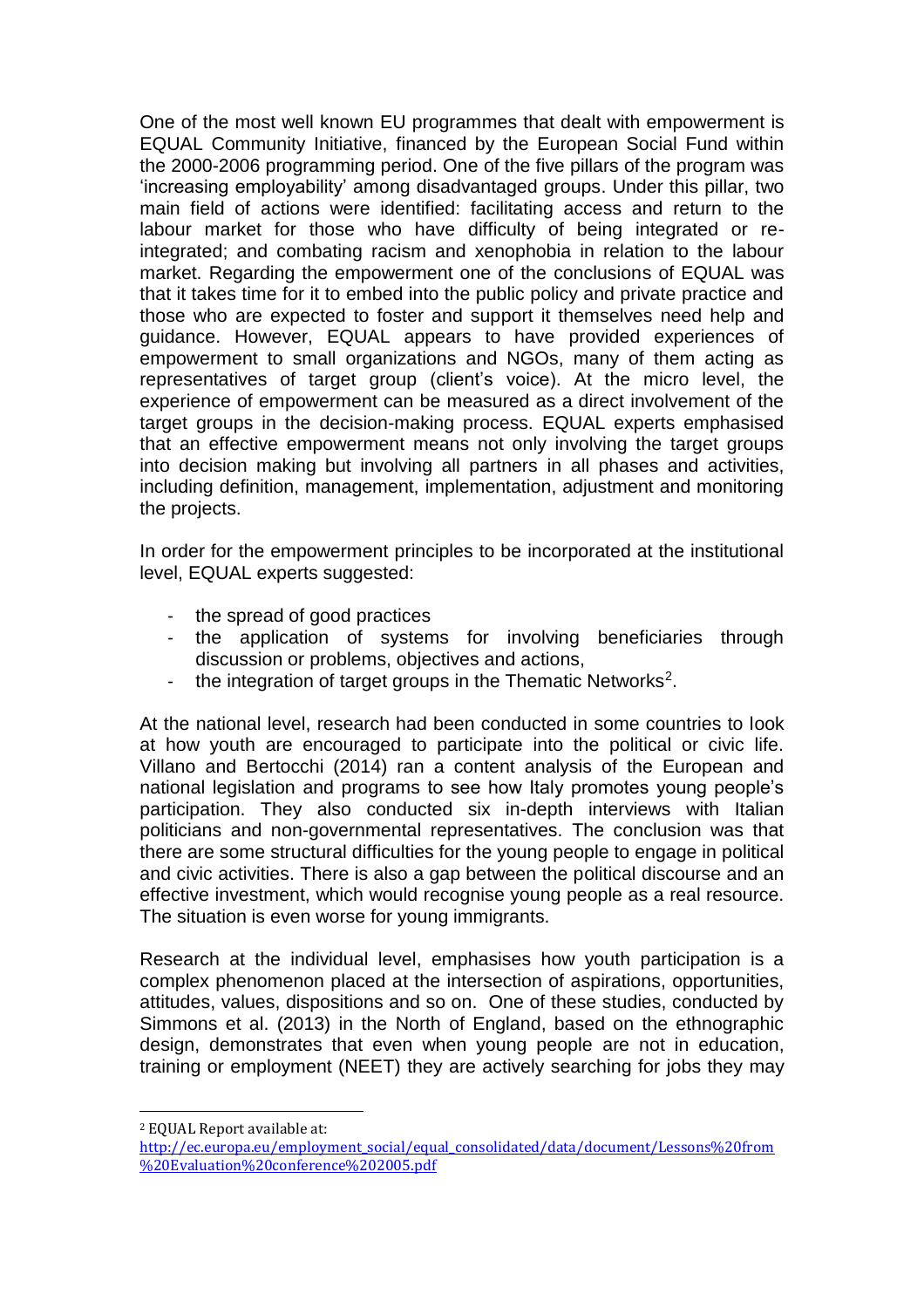face significant barriers such as low level of demand for labour, poor quality work with de-motivating effects, lack of viable access to transport, lack of childcare support and so on. The authors found no evidence of the 'culture of poverty' and noted that all youngsters had the same aspirations as the other young people. As in other studies, youngsters were found not excluded but rather at the margins of the participation. This explains why their relatively durable aspirations related to work, family and other traditional signifiers of adulthood are the same as for the other young people in the society.

However, repeated negative experiences either in work or in training can have a de-motivating effect on young people. Experience with poor quality work and low-level training courses expose young people to experiences characterised by insecurity and exploitation. Continuous failure to secure employment of a reasonable quality together with potential barriers can lead to negative attitudes to employment. The authors end their paper on a rather positive note, suggesting that youngsters are not powerless and the state could do more to invite them to join the labour market: stimulation of the demand for labour of particular forms of work, regulating employer's practices related to paid and voluntary work, promote local initiatives, promote incentives for employers and young people, linking training with meaningful employment opportunities and so on are only a few examples.

One of the promising practices that promote empowerment among young people seems to be the sport. Indeed, sport is understood to develop life skills (e.g. self esteem, self-discipline), social knowledge, values and leadership qualities (Darnell, 2010). Furthermore, sport generates social capital for disaffected groups. By bridging and bonding communities, sport creates access to information, resources, economic opportunities, social network and so on(Hartmann and Kwauk, 2011). Sport has also an important powerful symbolic role in the community: sport generates public attention and a good context for participation and affirmation. In order to be useful, sport-based activities need to be much more than sport. Sport is only a recruitment and a motivational strategy. The developmental framework of the sport activity can be complemented with education, mentorship, skill training and so on. But sport-based interventions do not lead automatically to positive outcomes. They need to be self-consciously designed and directed towards some specific aims and have appropriate resources. They also need to be combined with other, non-sport programming and investment in order to reach some developmental goals (Hartmann and Kwauk, 2011).

Research in the US, also suggests that community and civic participation among youth can be also simulated through the involvement of youth into volunteer work (see for example Nenga, 2012). Arts-based activities may also provide young people with a voice in the community (see Batsleer, 2011). D'Ambrosi and Massoli (2012) make a strong case for the use of social media in developing social capital in youth and also in strengthening the civicness of youth.

But working with young people with a clear empowerment philosophy is not a straightforward endeavour. As suggested by Fitzsimons et al. (2011)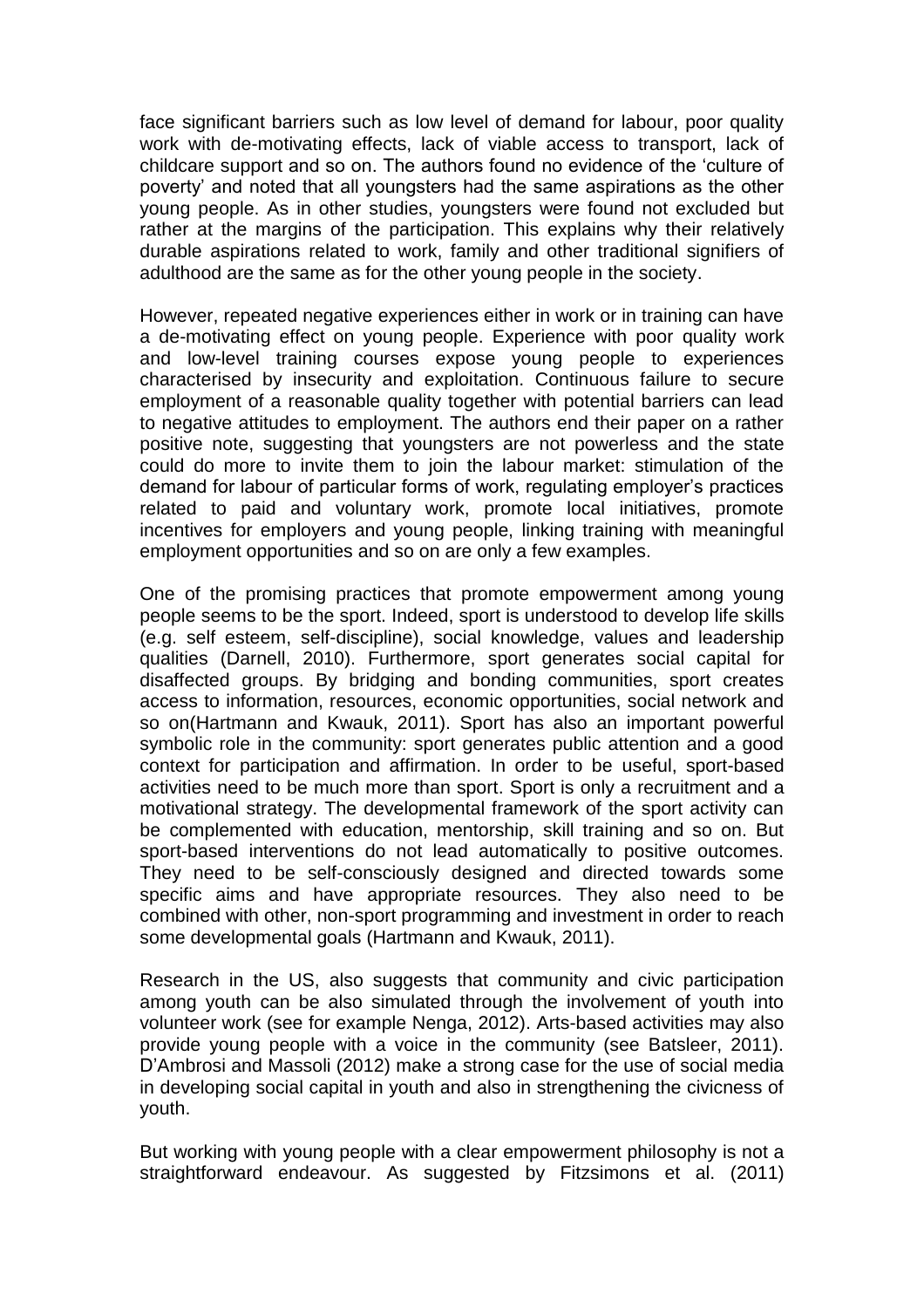facilitating quality youth work based on the empowerment model, requires a number of professional skills in the youth workers such as: reflection skills, facilitation skills and so on. Furthermore, organisations working with young people which intend to be consistent with empowerment need to adapt their leadership, the structure and the culture of the organisation, models of decision-making and management of staff. A key element in this respect is the value alignment between empowerment and the organisational culture. By using the example of The Warren, a young's people community, Fitzsimons et al. (2011) illustrate how difficult this cultural shift within one organisation is.

Other set of studies explore how young people are influenced by the different state interventions. Deuchar (2010), for instance, warns that the new antisocial behaviour policies in Scotland create an atmosphere of oppression for youngsters. The young people interviewed by the author complained of a very high level of intense and unnecessary surveillance in their local community. Adding to that, the negative experience in relation to police creates for young people a belief that they live in a punitive and oppressive society. Being treated as 'second-class citizens', young people living in deprived urban communities tend to be heavily marginalised by the police or other segments of the state power and this leads to a deep feeling of 'abject citizenship' (Sharkey and Shields, 2008) that does not promote civic participation and trust in the state authority. On the contrary, these young people tend to turn towards their own groups that give them access to dignity and positive identity.

As for the impact of youth empowerment programs (YEPs), the research is quite inconclusive due mainly to the lack of rigorous research in this area. Morton and Montgomery (2013) assessed the state of evidence regarding the impact of these programs on self-efficacy, self-esteem and other social, emotional and behavioural outcomes among adolescents (ages 10-19) and identified only 3 studies out of 8789 citations that met the inclusive criteria. The inclusive criteria were for the studies to be based on at least quasiexperimental trials on community interventions that regularly involved youth in decision-making. The review conclusion was that no significant effects were found on self-efficacy. Some positive impact was recorded on social supports and connections, social skills and problem behaviour but these were inconsistent across studies.

To conclude this section, empowering young people to participate in the civic life of community and come closer to the labour market seems to be a promising practice. Involving youth in national and local debates could enhance their confidence and self-efficacy. However, this involvement should be genuine and supported with real investment in structures and opportunities that encourage direct youth participation. National and local level should work together based on the empowerment philosophy if negative experiences are to be avoided. Although strong research evidence is not there yet due to the lack of robust studies, there are good indications that youth involvement in defining, managing, implementing and monitoring social initiatives can generate positive personal and social outcomes, some of them directly related to employment.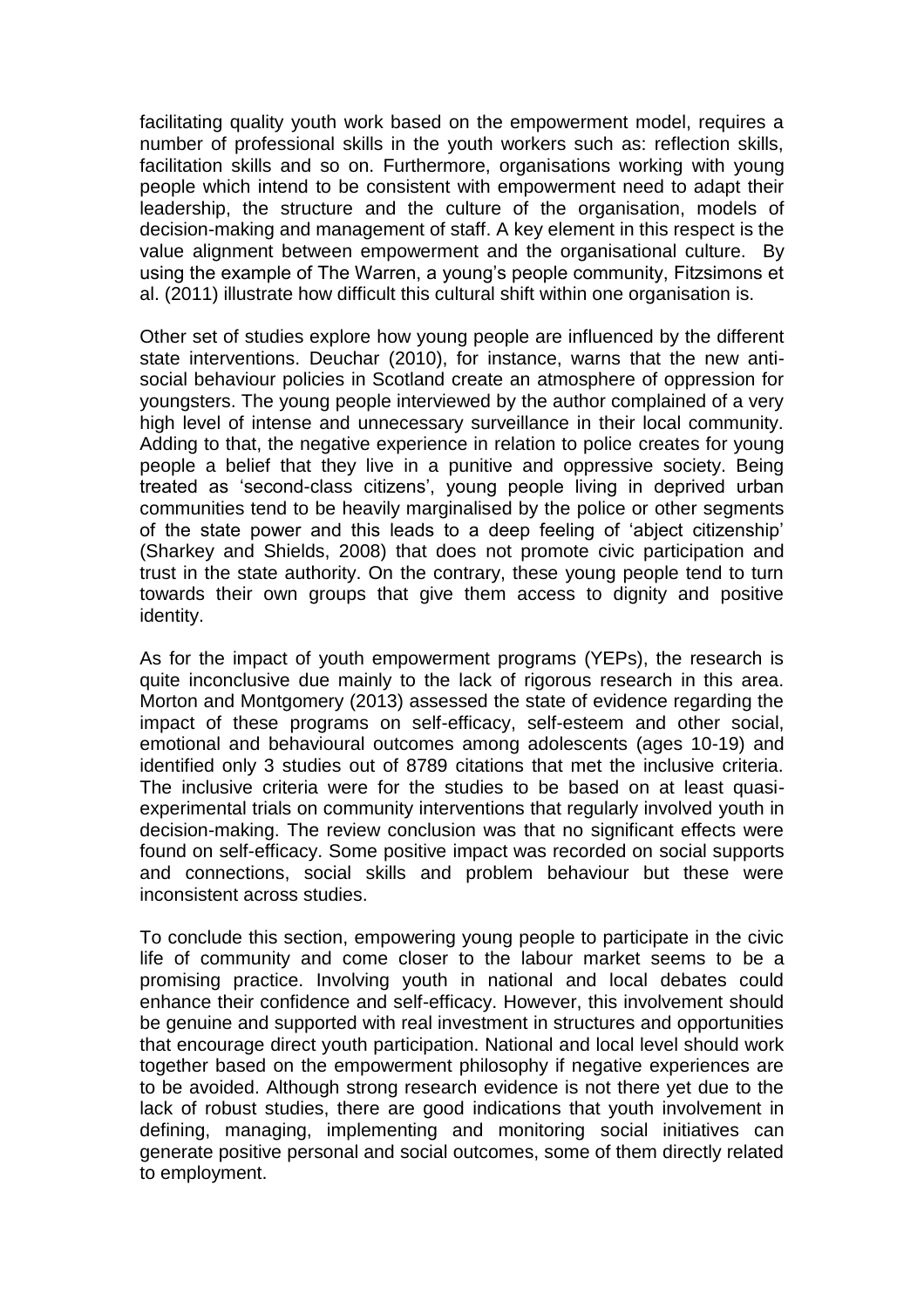## **C.2 Disaffected youth employment, education and training**

Education and training has become crucial in a changing world where the nature of employment was transformed in an important number of European countries.

According to the European Commission, by 2020, 16 million more jobs in Europe will require high qualifications while the demand for law-skilled jobs will drop by 12 million (European Commission, 2010). In the UK, for instance, these structural changes impacted on the number of available jobs in different sectors of economy. The largest increase in employee jobs has been in banking, finances and insurance industry (from 2.7 million in June 1981 to 5.4 million in June 2006). Significant increases were also in education, health, public administration, distribution, hotels and restaurants. In contrast, the extraction and production industries (agriculture, fishing, energy, water, construction and manufacturing) showed a combined fall of 43% in the same period of time (Office for National Statistics, 2007).

This dramatic decline of the manual jobs and the rise of the knowledge-based jobs lead to an increased demand of graduate-level skills (or equivalent) (Farrall et al., 2010).

In the OECD countries, 16% of 15-29 years olds are not employed or in education. This proportion increased considerable in 2009 and 2010 compared with the pre-crisis levels. As anticipated above, in 2011 around 5.5 million young people were unemployed in EU countries, which means a rate of about 21.4%. In 2012, the youth unemployment rate was already 22% and rising due to the economical recession (Howley et al., 2013).

This structural context defines those with no proper education as 'unemployable'. If this under-education is combined with other vulnerabilities such as criminal history or mental health problems, the prospects of employment are rather slim. Furthermore, low levels of education correlates with numerous health related issues and risk behaviours, such as: drug use, crime and so on (Eiberg et al. 2014).

The European Commission has responded to these challenges through the Europe 2020 flagship initiative called Youth on the Move and the 2012-2013 Youth Opportunities Initiative. Both these documents aim at unleashing the potential of young people and call for a more concentrated action from the states authorities, social partners, employers etc. to tackle the youth unemployment.

Special provisions of these documents refer to pathways back to education and training and also to a better contact between education and employment. Other relevant documents of the EU on youth employment and education: 1. Youth Employment Initiative (YEI)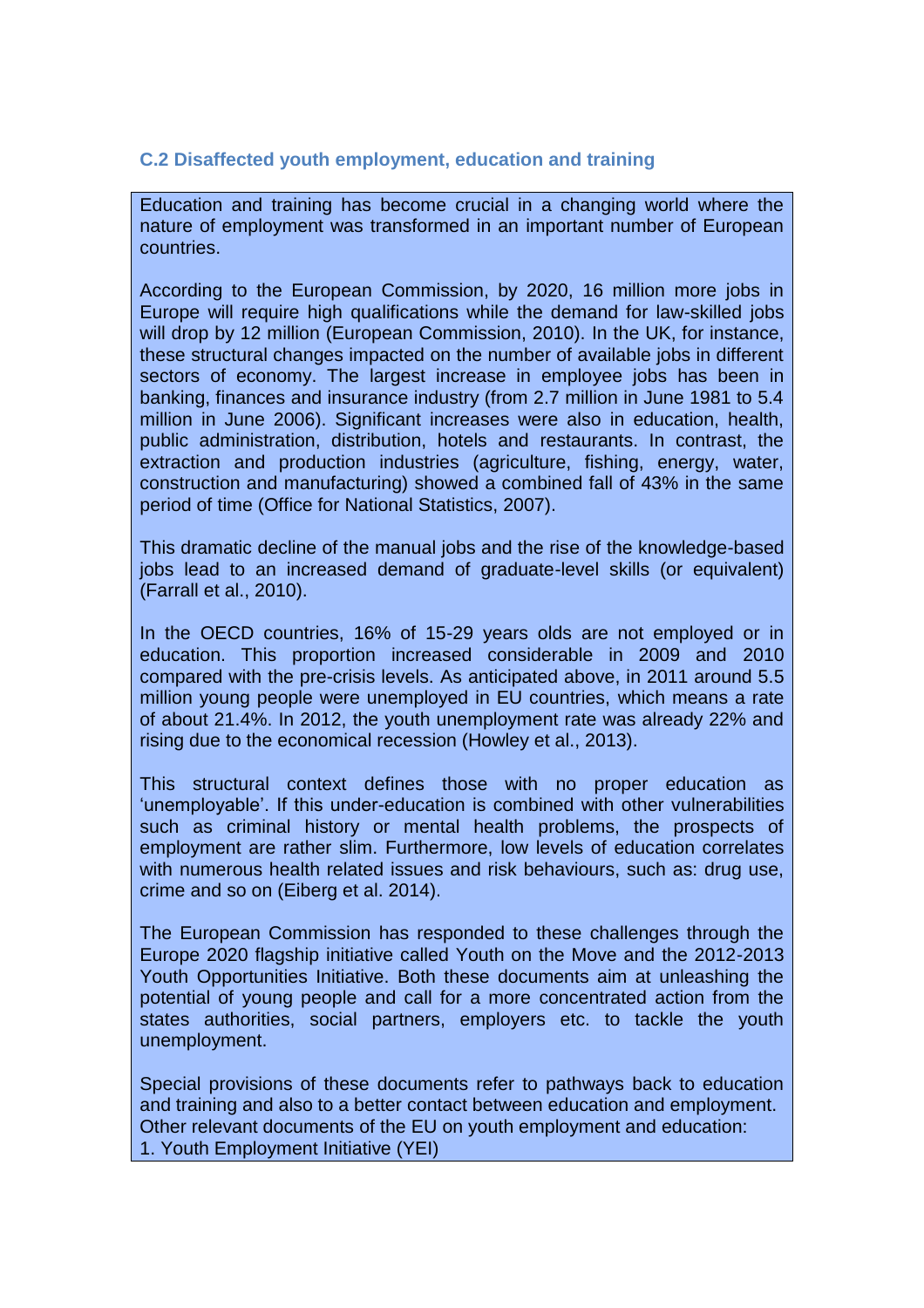2. Council Recommendation on establishing the Youth Guarantee – 2013/C 120/01.

3. European Alliance for Apprenticeships

In order to monitor the youth situation in Europe and allow for European comparison, the European Commission has introduced new statistical indicators such as NEET rate.

In order to tackle this challenge European countries undertook a significant number of measures. Some of them played a more preventative role (such as measures to prevent early school leave) while other had a more reintegration value (measures to remove barriers, incentives for employers etc.).

In a recent report, Howley et al. (2013) evaluated the effectiveness of these measures in terms of outputs, outcomes and impact in nine European countries. One of the most important conclusions of this report was that due to the poor design and the lack of rigorous evaluations it is difficult to assess at the national or European level the impact of these measures on the youth unemployment rates. This difficulty is augmented by the influences of other factors such as the macroeconomic context.

Nevertheless, combining evidence from different evaluations, policy documents, interviews and so on, the authors concluded that youth employment measures were relatively successful.

Moreover, they formulated a comprehensive list of 'policy pointers' that seem useful in our evaluation:

1. Successful policy measures specify their target group and find innovative ways to reach them, for example by establishing a good reputation or creating a positive 'brand' for the measure or working with relevant community groups for hard-to-reach groups.

2. It is important to note that young people vary in their level of labour market readiness and policies have to cater for a range of minor to complex needs.

3. Policy delivery relies on appropriate personnel, who need to be trained and supported.

4. Young people should be set up on a long-term sustainable pathway, for example by providing them with necessary skills and stable employment, rather than low-quality quick fixes.

5. Successful policies offer good quality career advice and comprehensive holistic guidance.

6. Youth employment measures should focus on the client, not the provider, for example by setting up one-stop-shops for young people or by offering tailored, personalised advice by mentors.

7. Inter-agency collaboration and involvement of all stakeholders can be a cost-effective way to implement policies, when the specific roles and responsibilities of different actors are specified.

8. Measures that aim to increase the employability of young people should focus on labour market needs and ensure a buy-in of employers and their representatives.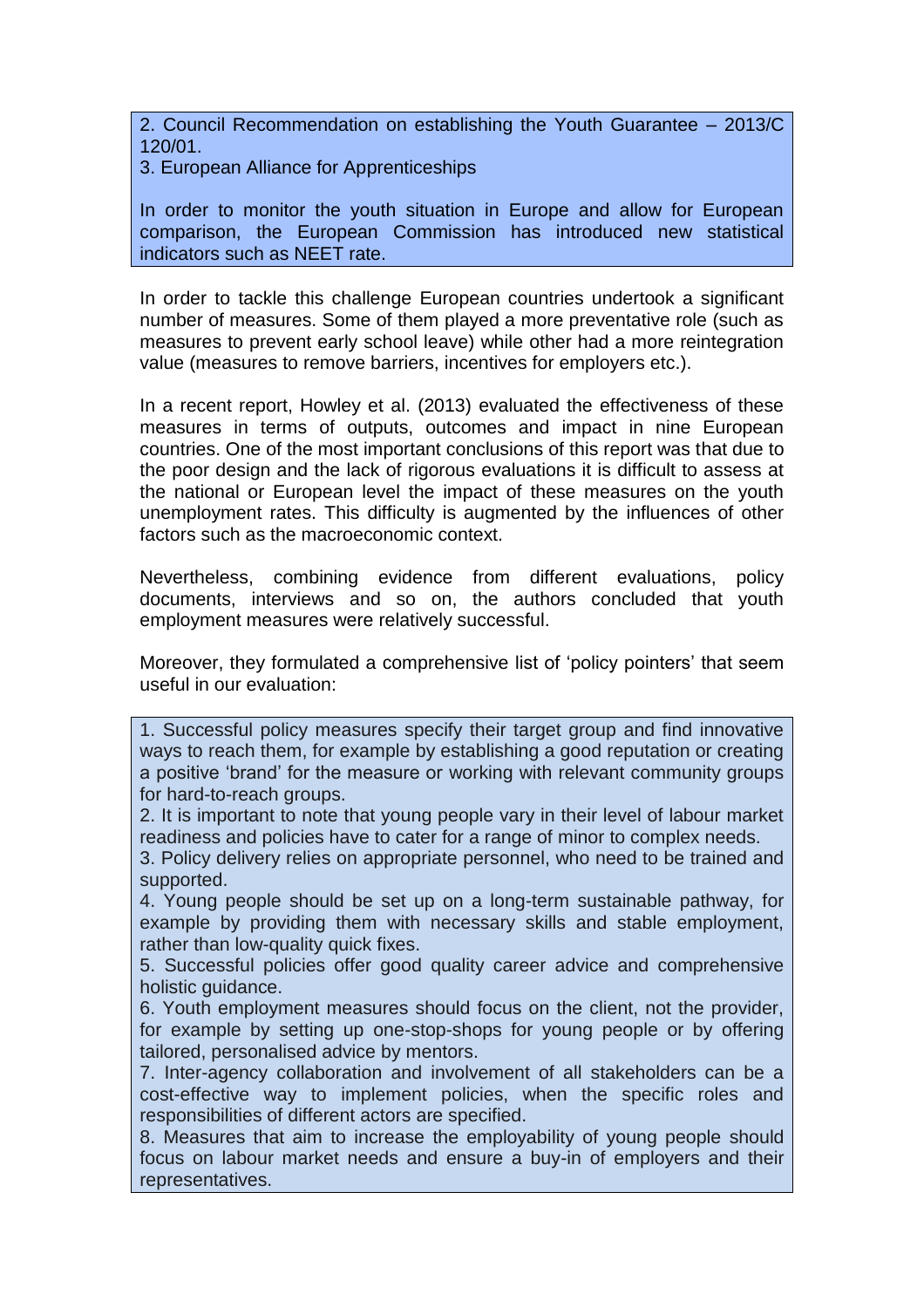9. Youth unemployment requires flexible responses, which have to be adapted to economic cycles, whereas social exclusion is a structural issue and has to be addressed consistently.

10. Robust monitoring and evaluation should be used to inform policymaking and development.

(Howley et al., 2013: 2-3)

 $\overline{a}$ 

Looking at different national policies and local or regional initiatives, the authors identified 25 measures divided into different categories:

1. Measures to prevent early school leave (address the risk factors)

- Avoiding the accumulation of disadvantaged students in specific schools,

- Providing additional support for schools in specific geographical areas ('area-based policies') – schools receiving 10-15 % more financial support for recruiting more teachers, more teachers assistants, less children in one class etc.

- Alternative pedagogies – such as Learning Communities (Spain) where schools engage with the communities in promoting high expectations among young people together with university students, staff from local NGOs, parents etc.

- Transition support programme – for those who have dropped out school or did not gain a place in an upper secondary school. The aim of this programme is to provide young people with alternative career path, vocational training, employment options, 'trying out' different courses etc.

- 2. Measures to reintegrate early school leavers (back into school, training or employment).
	- Alternative learning environment, job shadowing,
	- Practical and professional oriented courses,

- 'Whole person' approach – vocational training, short work placements, psychological support, counselling, apprenticeship, and other support needed to prevent the 'yo-yo' effect<sup>3</sup>.

3. Measures to facilitate the transition from school to work (to ease the move to the first post-education job).

- 'Youth Guarantee' (or 'job guarantee' in Sweden)– personalised needs assessment, employment plan and other activation measures (e.g. training, information, guidance etc.) offered by public employment services (PES) within a very short period of time after registering.

- 'One - stop - shop' services – to ensure a more coordinated approach to the school-to-work progression pathways. The principle of this approach is that all needs are covered in one location.

<sup>3</sup> If the person s not ready to move to education, training or employment, he/she will take up a job or a study place but then dropping out and ending up unemployed again.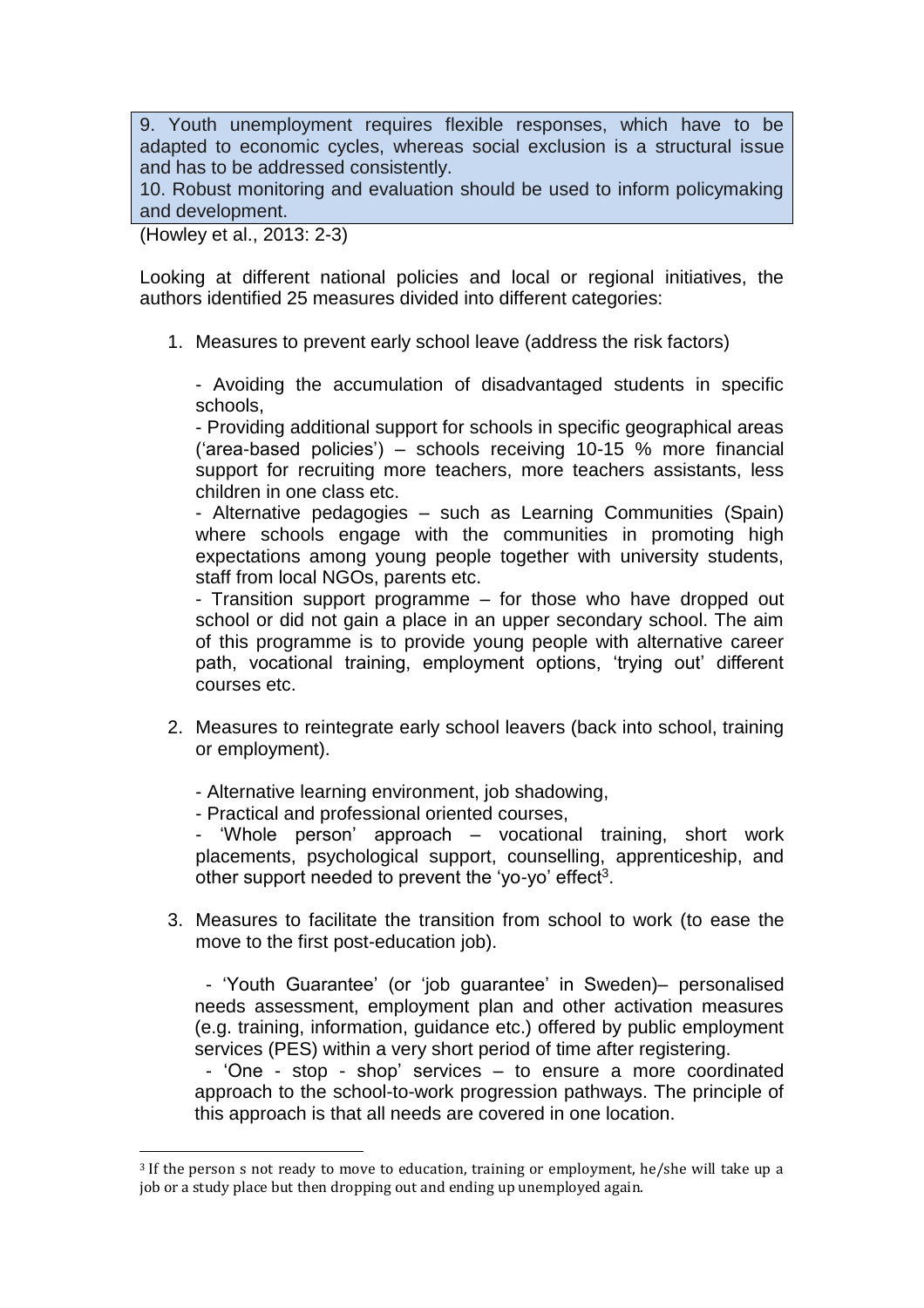- 'Integration into society contract' (France) – personalized follow-up with an adviser, training activities, work placements, internship etc. offered on a contractual bases.

- Creating networks of training centres strongly committed to effectiveness and labour market demands.

- Improving self-employment opportunities – Spain, for instance, allows young people to receive 80% of their total unemployment benefit entitlement in one single payment in order to start a new business.

- Exceptions from social security contributions are offered to selfemployed and companies that hire young or long term unemployed people.

4. Measures to foster employability among young people (to promote skills, attitudes and qualities that enable youth to get a job, stay in that job and progress further in work).

- apprenticeship contracts – receiving 'hand-on', practical experience while in education.

- work based training schemes.

- bonuses for the companies that take apprentices and sanctions for the large companies that do not train a number of apprentices that is proportional to the size of their workforce.

- combination between on and off-job training with formal training – development of the occupational soft skills such as: self discipline, ability to concentrate and complete tasks etc.

- 'supra-company apprenticeship' – available for those who are not able to find apprenticeship on their own. Accredited providers offer apprenticeship together with training and counselling.

5. Measures to remove barriers to employment (especially for those with disability, learning difficulties, language issues etc.).

- alternative training, work based training.

- incentives for employers to recruit from 'hard-to-help' groups (e.g. 'Chances Card' - Finland).

-direct wage subsidies to employers, reduced social security contributions or tax payments.

As the authors emphasised several times, the early school leaver population is both diverse and dynamic and therefore 'individualised, tailor-made pathways back into education and training are at heart of most reintegration policies' (15). It is only after they are prepared and equipped with necessary skills and qualifications when they can move towards an active and productive adulthood and employment.

Some of these measures were measured in different countries using different methodologies.

The **Youth Guarantee** scheme was evaluated by Eurofound (2012) in Finland and Sweden. In Sweden the Youth Guarantee (En jobbgaranti for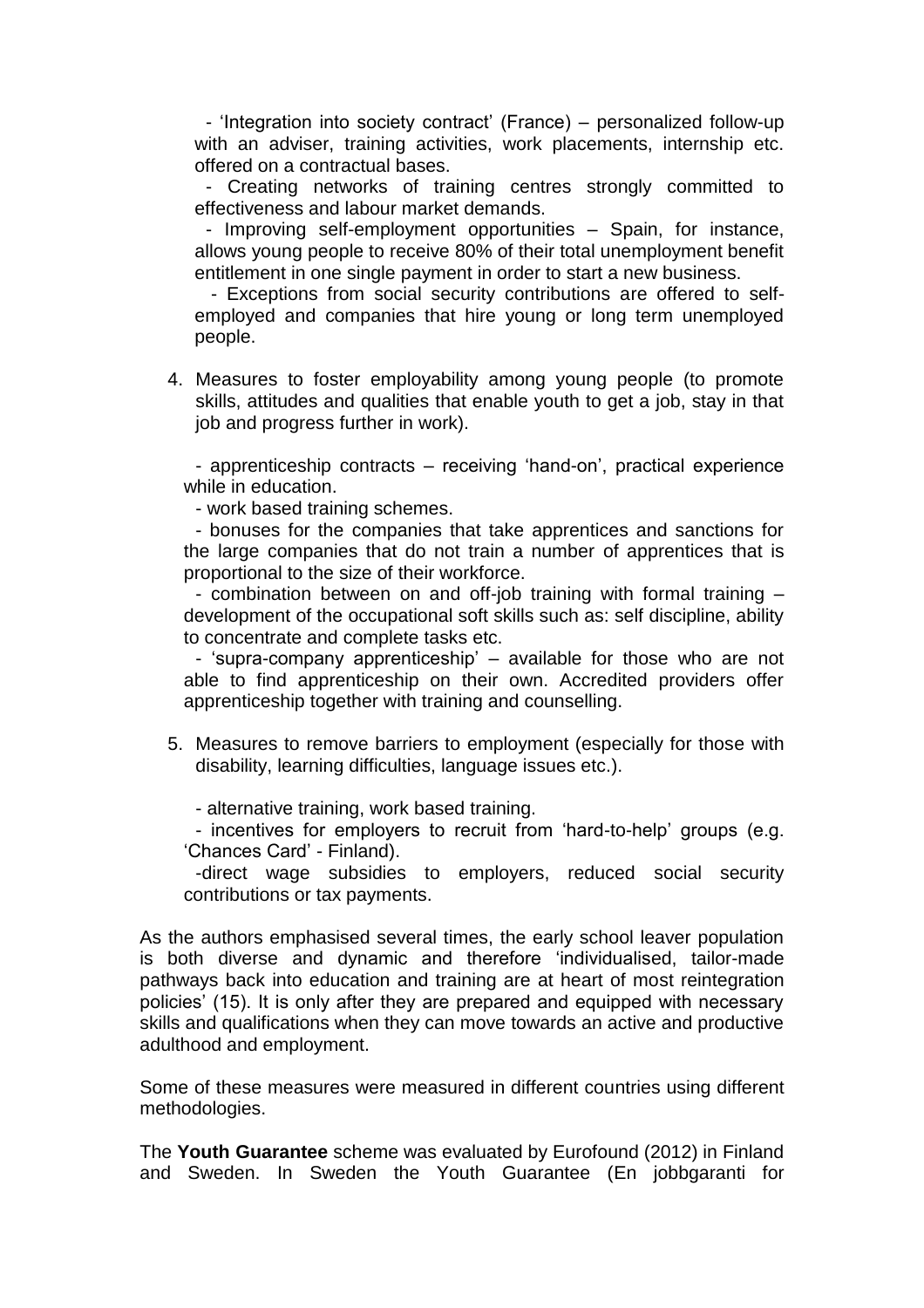ungdommar) was introduced in 2007 while in Finland (NuortenYhteiskuntatakk) the scheme was introduced in 2005 and revised in 2010. Although the schemes are not identical, they share the same aim: to reduce the time young people spend in unemployment and inactivity. In Sweden, the service is provided by the public employment service (PES) that provides the young person with a personalised needs assessment and an employment plan, followed by a guarantee. This guarantee can be with a job or a study opportunity or some other activation measures. In both states, the program obliges PES to provide these services within three months from registration. Independent evaluations found this service very successful even during the crisis years. In Finland, for instance, during the crisis the workload of many PES become almost unimaginable with the number of customers per adviser increased to 700. With the help of a budget increase in 2010 the situation improved and PESs in Finland were able to recruit more staff and create more training and other support services for young jobseekers. However, it seems that youth guarantee is more effective for young people who are work-ready and therefore tend to focus more on the new entrants on the job market than on the long-term unemployed. The authors also record as weaknesses of the scheme: it is focused on short-term solutions and is not addressing the structural problems of young people and the success is too dependent of other institutions and the labour market situation. However, as mentioned above the scheme seemed to work very well in these two countries even in the crisis time.

Using an experimental design, the Institute for Labour Market Policy Evaluation (2011) evaluated the **job guarantee** (as youth guarantee is called in Sweden) in Sweden and concluded that 24 year olds participating in the scheme found a job quicker than a comparable group registered with regular services. However, the results did not sustain for a long time. The probability of participants to be unemployed within one year proved to be the same for both groups. It can be concluded that this measure acts as a quick fix solution and does not address the structural concerns of the young people (e.g. lack of skills, lack of qualification etc.).

Most of **the school dropout** interventions fall into one or more of the following categories: school or class restructuring (e.g. creating smaller classrooms, lower student/teacher ratio, individualized program etc.), vocational training (e.g. work-related counselling, career exploration internship, paid employment for students), supplemental academic services (e.g. tutoring, homework assistance, remedial education etc.) or teenage pregnancy and parenthood. The last sort of services may include beside day care centers interventions like welfare payment, incentives and so on aiming at supporting young mother stay engaged with education.

These services were assessed in the US by Wilson et al. (2011) in a very comprehensive systematic review (based on 548 studies that use quasiexperimental or experimental design). The authors conclusions were that:

> 'Overall, results indicated that most school- and communitybased programs were effective in decreasing school dropout.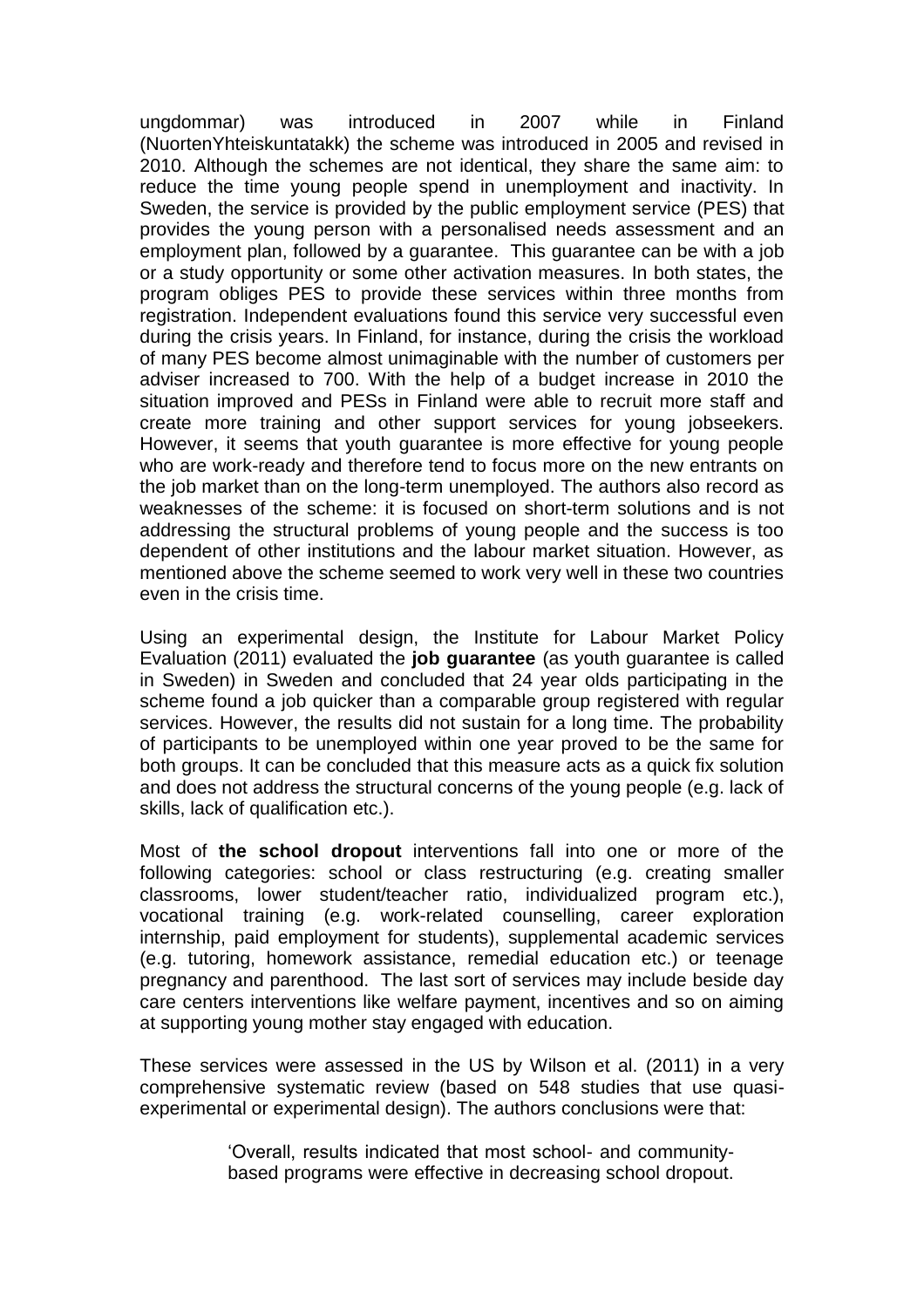Given the minimal variation in effects across program types, the main conclusion from this review is that dropout prevention and intervention programs, regardless of type, will likely be effective **if they are implemented well** and **are appropriate for the local environment**. We recommend that policy makers and practitioners choosing dropout prevention programs consider the cost-effectiveness of programs, and choose those that **fit best with local needs** as well as **implementer abilities and resources**.' (10)

In 2012, Ecorys was commissioned by the European Commission to undertake a study on the lessons learnt from **second chance education**. There is no one second chance education model but a number of possibilities that are used creatively in different countries based on principles such as: small group of learners, flexible timetable, diverse activities (sport, cultural and life skills etc.), flexible curricula and so on.

The methodology of the study was a complex one combining: quantitative data analysis, literature review, interviews, fact-finding visits and workshops with practitioners and high-level experts.

The conclusion of the authors was that this measure of reducing early school leaving is effective if a number of conditions are met:

- the second chance schemes emphasise the distinctiveness from the mainstream school – avoiding the negative associations with the initial education but ensuring in the same time the learning opportunities in a credible way (e.g. gaining a formal qualification),
- identify and engage with those who left the school system via local community and social networks – use of 'softy' approach for contacting the young people (via friends, family members, telephone etc.)
- place an obligation on the local authorities to ensure that young people are engaged in education or training.
- Persistence and building up trust are valued as essential qualities<sup>4</sup>.

Using an ad-hoc survey of the beneficiaries, ISFOL (2011) evaluated the impact of **apprenticeship scheme** in Italy. It found that 70.9% of the apprentices were still employed with the same company within two years after the competition of the training programme and 21% were employed elsewhere. Stakeholder also reported a high level of satisfaction and confidence regarding its impact on employment.

The '**Supra-company apprenticeship'** was evaluated in Austria (Bergmann and Schelepa, 2011) and found quite effective: 58% of those completing the programme in 2010 were working after three months and 63% after 12 months. However, the evaluation identified also relatively high percentage of

 $\overline{a}$ 

<sup>4</sup> Report available at: [http://ec.europa.eu/education/news/2014/20140410-study-second](http://ec.europa.eu/education/news/2014/20140410-study-second-chance-education_en.htm)[chance-education\\_en.htm](http://ec.europa.eu/education/news/2014/20140410-study-second-chance-education_en.htm)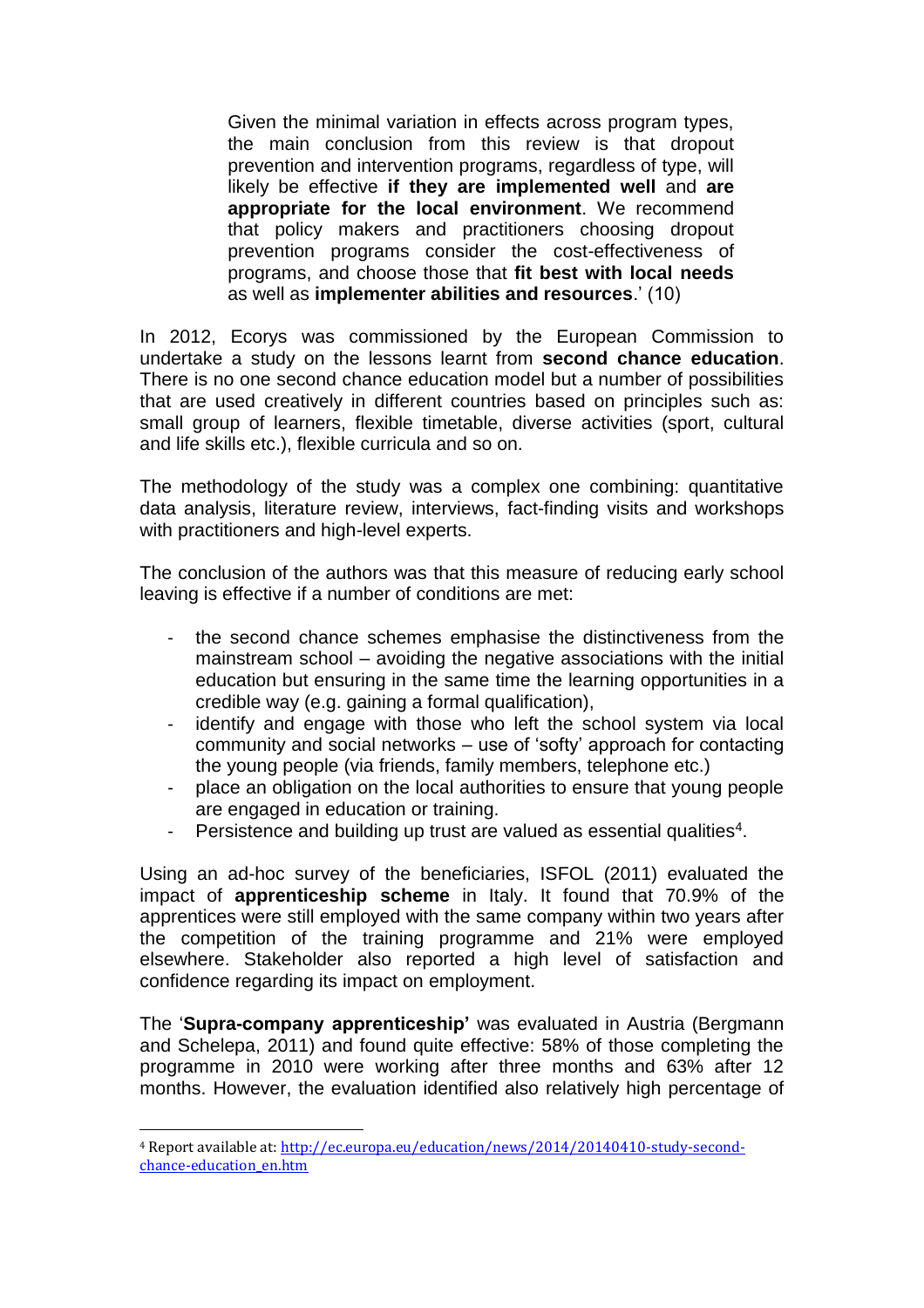dropout – 23%. Some of them leave for employment or regular companybased apprenticeship but other had no alternative destination. For them the prospects were quite negative: 2/3 of them were still unemployed after 12 months. Although these results may seem only partially positive, we should not forget that this scheme was available for the hard-to-reach people.

'**Chances card'** was evaluated in Finland during the economic crisis and found effective (Pitkanen et al., 2012; Terava, 2011). About 22% of the recipients were able to get a job with the Chances Card. However, not all young people were using the card when looking for a job. 36% of those who used the card were successful at finding a job. The card was evaluated also against the national wage subsidy scheme and found it more effective. Only 21% of the beneficiaries of the national wage subsidy scheme were still in employment 12 month after completing the placement.

Although it was not always possible to evaluate the outcomes or the impact of all these measures, in general evidence suggests that they are successful. However, it is important to note that not all the measures are effective with all the young people. Some measures seem to be more effective with those with low levels of qualifications. Some others seem to work better with those with high levels of qualifications, with skills and motivation.

## **Need of assistance to gather more literature - Moderate**

## **D. Conclusion**

As illustrated above, research evidence on youth employment, education and training is more generous in quality and quantity than on other employment related themes. More robust and complex methodologies are employed when measuring the impact of different employment or educational measures. Some studies rely on longitudinal approach whereby the subjects were followed from the beginning of the intervention until a short period after the intervention. These studies were able to capture the short-term impact of the measures on the target population but were not able to establish a convincing correlation between the intervention and the impact. It may be possible that the impact could have appeared due to some other combination of factors.

To overcome this methodological limit, some other studies used experimental or quasi-experimental methodologies in association with other qualitative methods. In their case, the conclusions were more solid and convincing. However, most of these studies were conducted in one single location. As we have noted several times above, most of the interventions are very contextdepended; dependent on the labour market demand, dependent on the structure of the labour market etc. It may be useful in the future to conduct more comparative studies based on complex methodologies but in different countries to clarify furthermore the direction and the impact of the context in relation to these measures.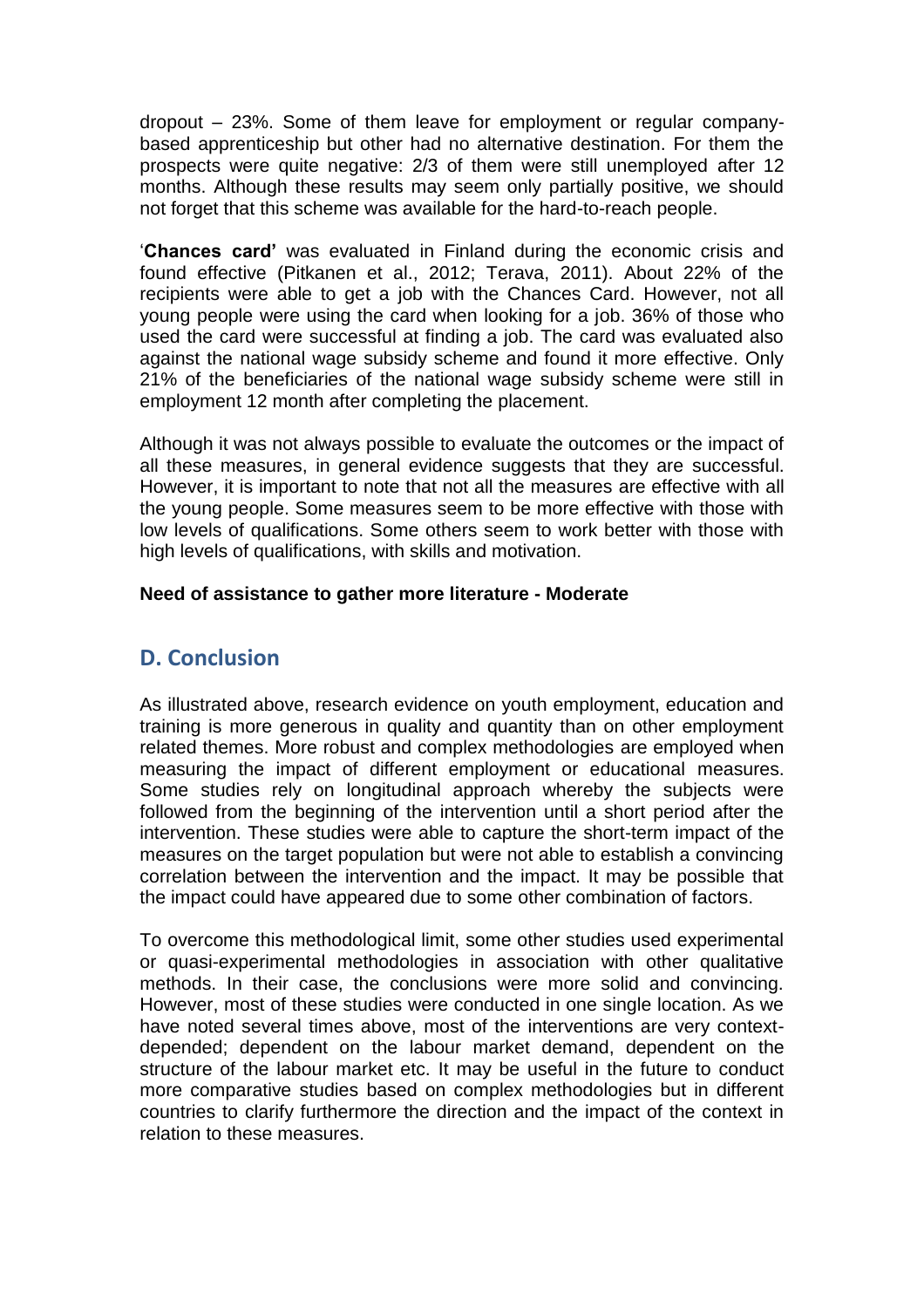Although more research needs to be conducted in these two areas, some conclusions can be safely drawn based on the existent evidence. One of the most important conclusions is that, in spite of the fact that we approached the two subjects separately; in policy and practice they should be strongly interrelated. Employment or educational interventions can work better when they are designed and implemented based on the empowerment philosophy.

Young people should be more involved in designing, implementing and monitoring interventions that target youth. Moreover, the state national and local authorities should support this involvement with concrete and real investments and clear and accessible mechanisms that facilitate youth participation. Obviously, this policy shift requires fundamental changes in the organizational culture of the organisations and institutions dealing youth education and employment. Young people also need to be more supported to gain confidence and express their views in these matters. One first step in this direction is to avoid an accumulation of negative experiences among youth in the area of education, employment and the community development.

As noted in the sections above, other learning points can be mentioned regarding different measures, such as: youth guarantee, apprenticeship, second chance education and so on. Evidence shows that they are effective at least on a short term. It is not sure yet if they work on a long run. It may be that they need to build on one other in supporting youth to grow from where they are to higher levels of life and labour related skills. In this respect, the principles of personalised intervention and the 'whole person' approach are of particular importance. States authorities should stay closely involved in these interventions by providing an inclusive legislation that removes employment barriers and provide incentives and clear and inclusive labour regulations. Since most of the interventions should fit into the local circumstances, local authorities should be invited to play a more active role in engaging and promoting youth education, training and employment.

## **References:**

Batsleer, J. (2011) Voices from an edge. Unsettling the practice of youth voice and participation: arts-based practice in The Blue Room, Manchester. *Pegagogy, Culture and Society.* 19(3): 419-434

Bergmann, N. and Schelepa, S. (2011) 'Gender Pay Gap in Vienna – Facts and Figures', *in* Sommer, M. K. (ed) Expert Conference on Reducing the Gender Pay Gap: What must be done? Who will benefit? *Vienna, Women's Department for the City of Vienna.*

Darnell, S. C. (2010a). Power, politics and "sport for development and peace": Investigating the utility of sport for international development. *Sociology of Sport Journal, 27*, 54-75.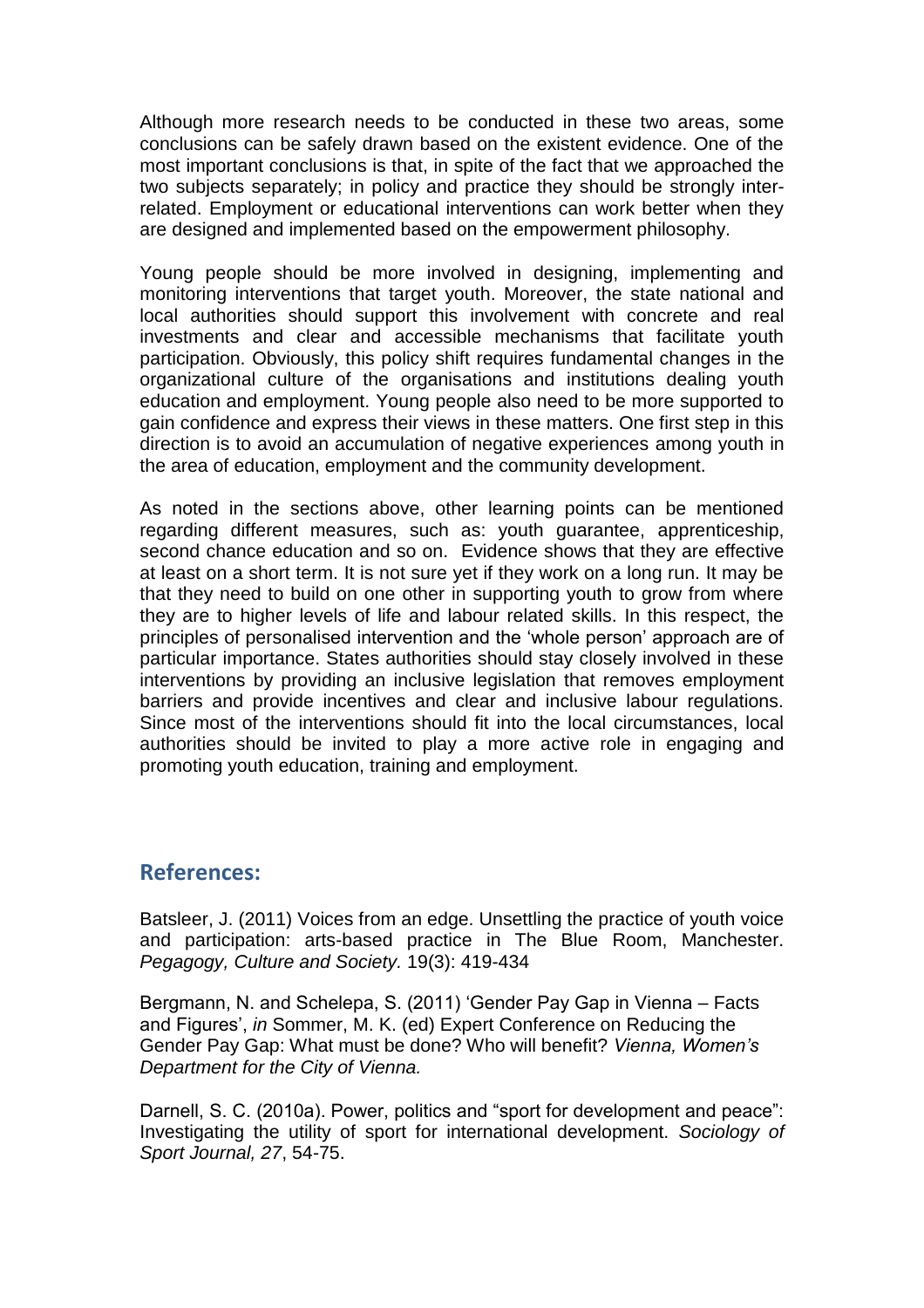D'Ambrosi, L. and Massoli, L. (2012). Bridging and bonding connections beyond the web: youth movements and civic engagement. *International Review of Sociology.*22(3): 530-551.

Deuchar, R. (2010). It's just pure harassment … As if it's a crime to walk in the street: Anti-social behaviour, youth justice and citizenship – The reality for young men in the East End of Glasgow. *Youth Justice* 10(3): 258-274.

Eiberg, M., Due Knudsen, A.S., Sonne-Schmidt, C., Klint Jørgensen, A.M. (2014) *Academic Intervention Programmes for Improving School Outcomes for Educationally Disadvantaged Youth and Low Achieving Students in Grade 7 to 12: A Systematic Review available at*

[http://www.campbellcollaboration.org/lib/download/3227/Eiberg\\_Academic\\_Int](http://www.campbellcollaboration.org/lib/download/3227/Eiberg_Academic_Intervention_Title.pdf) [ervention\\_Title.pdf](http://www.campbellcollaboration.org/lib/download/3227/Eiberg_Academic_Intervention_Title.pdf)

Eurofound (2012).*Youth Guarantee: Experiences from Finland and Sweden.*  Available at:

<http://www.eurofound.europa.eu/publications/htmlfiles/ef1242.htm>

European Learning Network on Empowerment and Inclusion (2010) *Empowerment, Inclusion and Employability.Background and Definitions.*Available at:

[http://www.proteusni.org/Documents/ELN/EmployabilityEmpowermentInclusio](http://www.proteusni.org/Documents/ELN/EmployabilityEmpowermentInclusion-MM-AT(FINAL).pdf) [n-MM-AT\(FINAL\).pdf](http://www.proteusni.org/Documents/ELN/EmployabilityEmpowermentInclusion-MM-AT(FINAL).pdf)

Farrall, S., Bottoms, A. and Shapland, J. (2010)Social structures and desistance from crime. *European Journal of Criminology* 7(6): 546–570.

Fitzsimons, A., Hope, M., Cooper, C. and Russell, K. (2011) *Empowerment and Participation in Youth Work,* SAGE.

Gutierrez, L. (1990) 'Working with Women of Color: An Empowerment Perspective', Social Work 35(2): 149–53.

Hartmann, D. and Kwauk, C. (2011) Sport and Development: An Overview, Critique, and Reconstruction. *Journal of Sport and Social Issues,* 35(3): 284- 305.

Mortan, M., H., Montgomery, P. (2013) Youth Empowerment Programs for Improving Adolescents' Self - Efficacy and Self-Esteem: A Systematic Review. *Research on Social Work Practice* 23(1): 22-33.

Nenga, S.K. (2012). Not the community, but a community: transforming youth into citizens through volunteer work. *Journal of Youth Studies* 15(8): 1063- 1077.

Pitkänen et al. (2012): Marketing and New Possibilities: A Study on the Use of the SANSSI Card. Ministry of Employment and the Economy (MEE), [http://www.tem.fi/files/33388/TEMjul\\_25\\_2012\\_web.pdf.](http://www.tem.fi/files/33388/TEMjul_25_2012_web.pdf)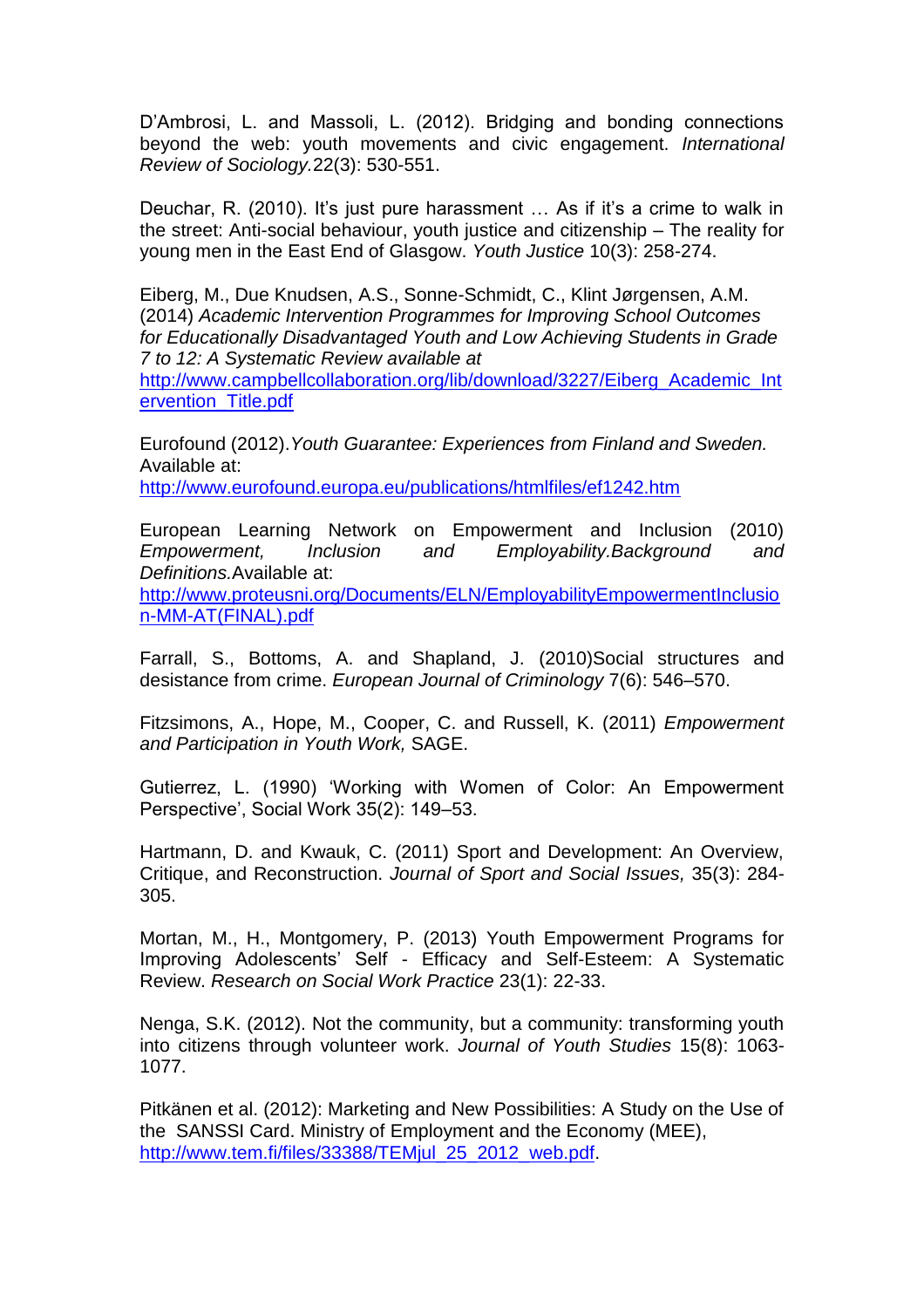Simmons, R., Russell, L. and Thomson, R. (2013) Young people and labour market marginality: findings from a longitudinal ethnographic study. Journal of Youth Studies 17(5): 577-591

Sharkey A and Shields R (2008) Abject citizenship: Rethinking exclusion and inclusion: Participation, Criminality and Community at a Small Town Youth Centre', *Children's Geographies* 6(3): 239-256.

Terävä, E. (2011): Sosiaali- Ja Terveydenhuollon Kansallisen Kehittämisohjelman (Kaste) Arviointi, [The Evaluation of the national development programme on social affairs and health]

Villano, P. and Bertocchi, A. (2014) On Active Citizenship: Discources and Langiage about Youth and Migrants in Italy. *Journal of Civil Society* 10(1): 82- 99

Wilson, S.J., Tanner-Smith, E. E., Lipsey, M.W., Steinka-Fry, K and Morrison, J. (2011). *Dropout Prevention and Intervention Programs: Effects on School Completion and Dropout among School-aged Children and Youth.* Campbell Collaboration. Available at:

<http://www.campbellcollaboration.org/lib/project/158/>

#### **Websites:**

Council Recommendation on establishing the Youth Guarantee – 2013/C 120/01.

[http://eurlex.europa.eu/LexUriServ/LexUriServ.do?uri=OJ:C:2013:120:0001:0](http://eurlex.europa.eu/LexUriServ/LexUriServ.do?uri=OJ:C:2013:120:0001:0006:EN:PDF) [006:EN:PDF](http://eurlex.europa.eu/LexUriServ/LexUriServ.do?uri=OJ:C:2013:120:0001:0006:EN:PDF)

European Alliance for Apprenticeships [http://www.ueapme.com/IMG/pdf/Final\\_version-](http://www.ueapme.com/IMG/pdf/Final_version-Declaration_European_Alliance_for_Apprenticeships.pdf)Declaration European Alliance for Apprenticeships.pdf

European Commission Annual Report (2010) [http://ec.europa.eu/europeaid/multimedia/publications/documents/annual](http://ec.europa.eu/europeaid/multimedia/publications/documents/annual-reports/europeaid_annual_report_2010_en.pdf)[reports/europeaid\\_annual\\_report\\_2010\\_en.pdf](http://ec.europa.eu/europeaid/multimedia/publications/documents/annual-reports/europeaid_annual_report_2010_en.pdf)

European Commission EU Youth Report (2012) [http://ec.europa.eu/youth/library/reports/eu-youth-report-2012\\_en.pdf](http://ec.europa.eu/youth/library/reports/eu-youth-report-2012_en.pdf)

ISFOL <http://www.isfol.it/en>

Youth Guarantee - <http://ec.europa.eu/social/main.jsp?catId=1079> Youth Employment Initiative (YEI) <http://ec.europa.eu/social/main.jsp?catId=1036>

EQUAL -

[http://ec.europa.eu/employment\\_social/equal\\_consolidated/index.html](http://ec.europa.eu/employment_social/equal_consolidated/index.html)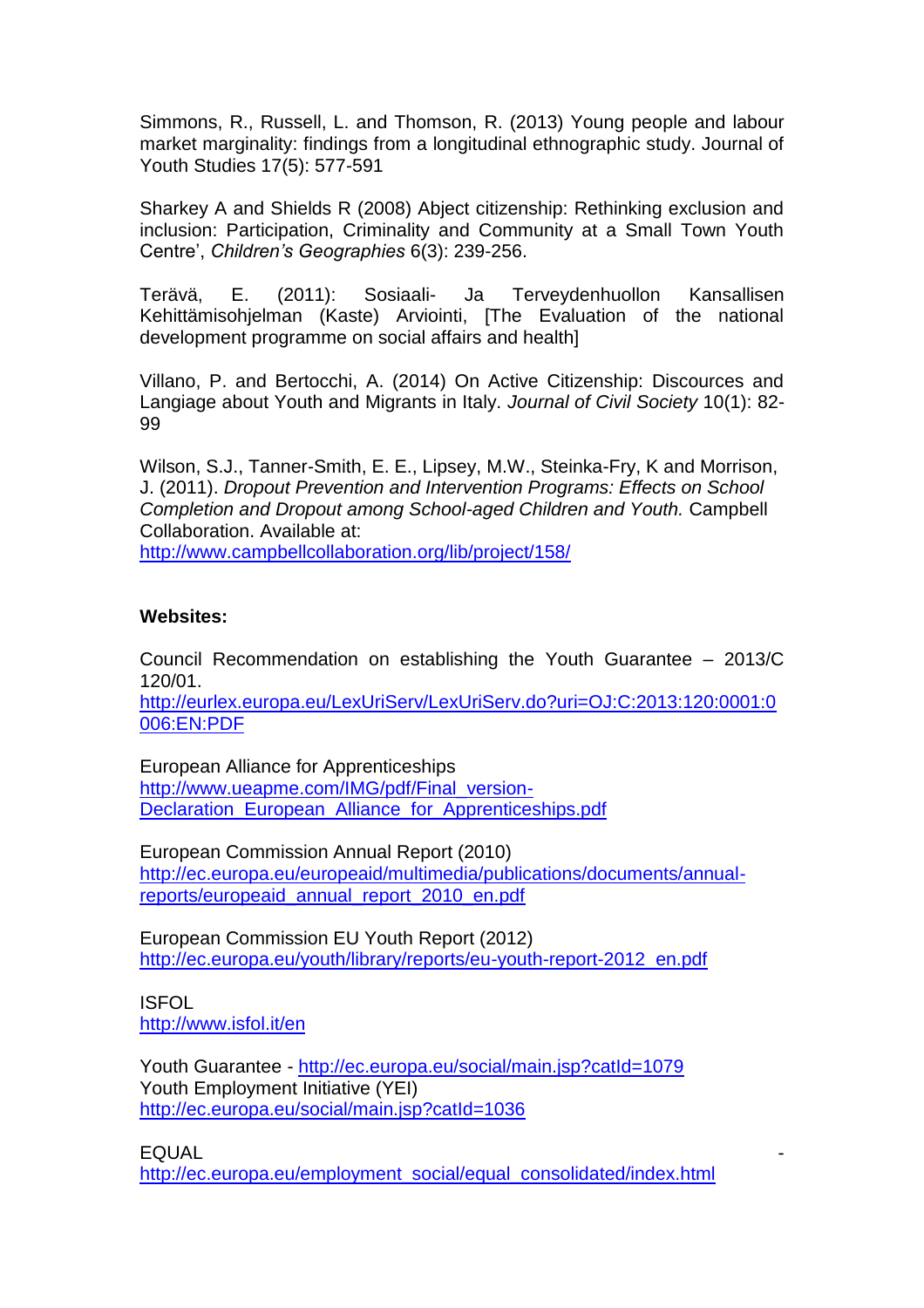Office for National Statistics Annual Report and Accounts (2007-2008) [https://www.gov.uk/government/uploads/system/uploads/attachment\\_data/file/](https://www.gov.uk/government/uploads/system/uploads/attachment_data/file/250238/0678.pdf) [250238/0678.pdf](https://www.gov.uk/government/uploads/system/uploads/attachment_data/file/250238/0678.pdf)

Second chance education

[http://ec.europa.eu/education/news/2014/20140410-study-second-chance](http://ec.europa.eu/education/news/2014/20140410-study-second-chance-education_en.htm)[education\\_en.htm](http://ec.europa.eu/education/news/2014/20140410-study-second-chance-education_en.htm)